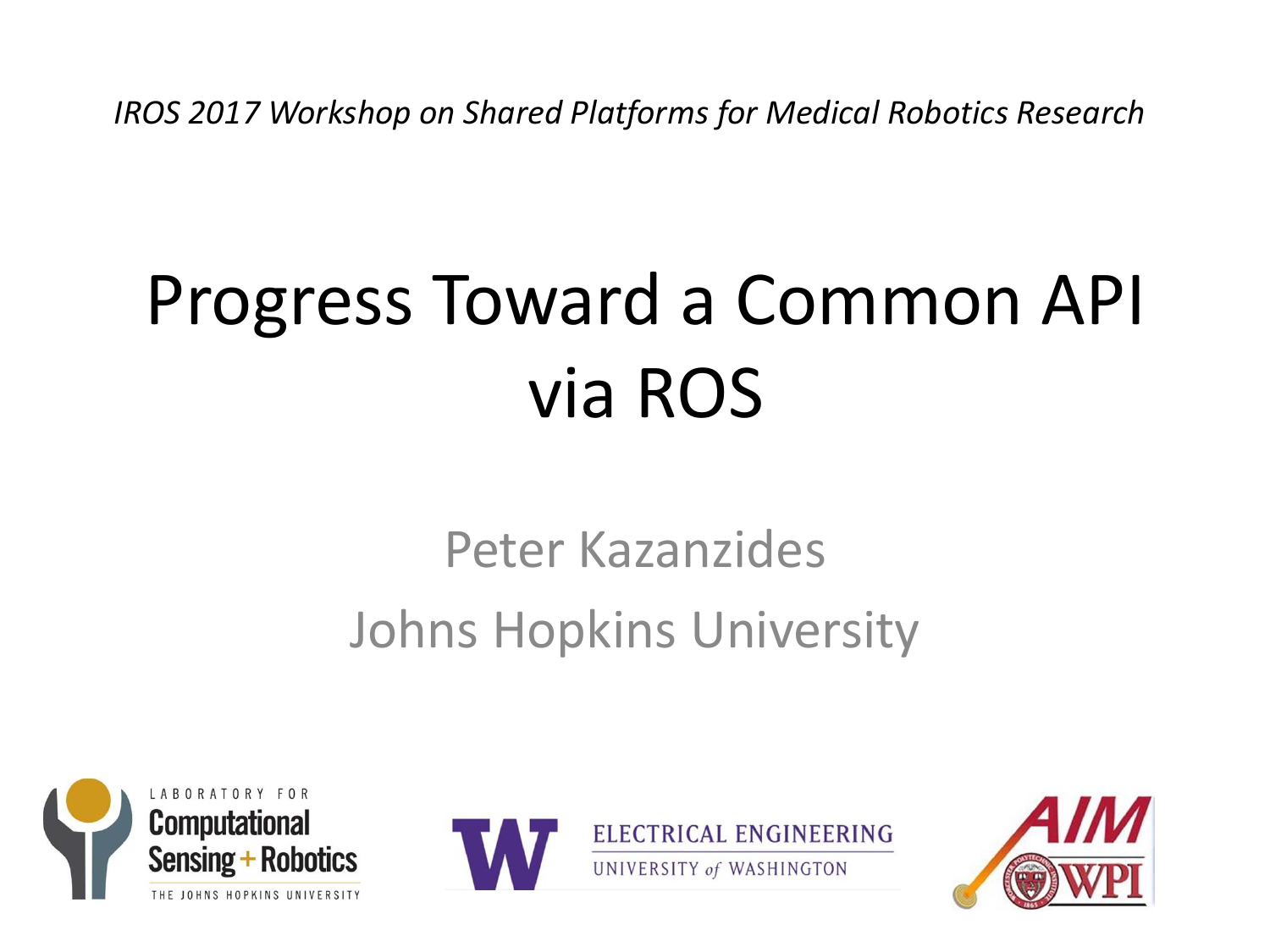## **Overview**



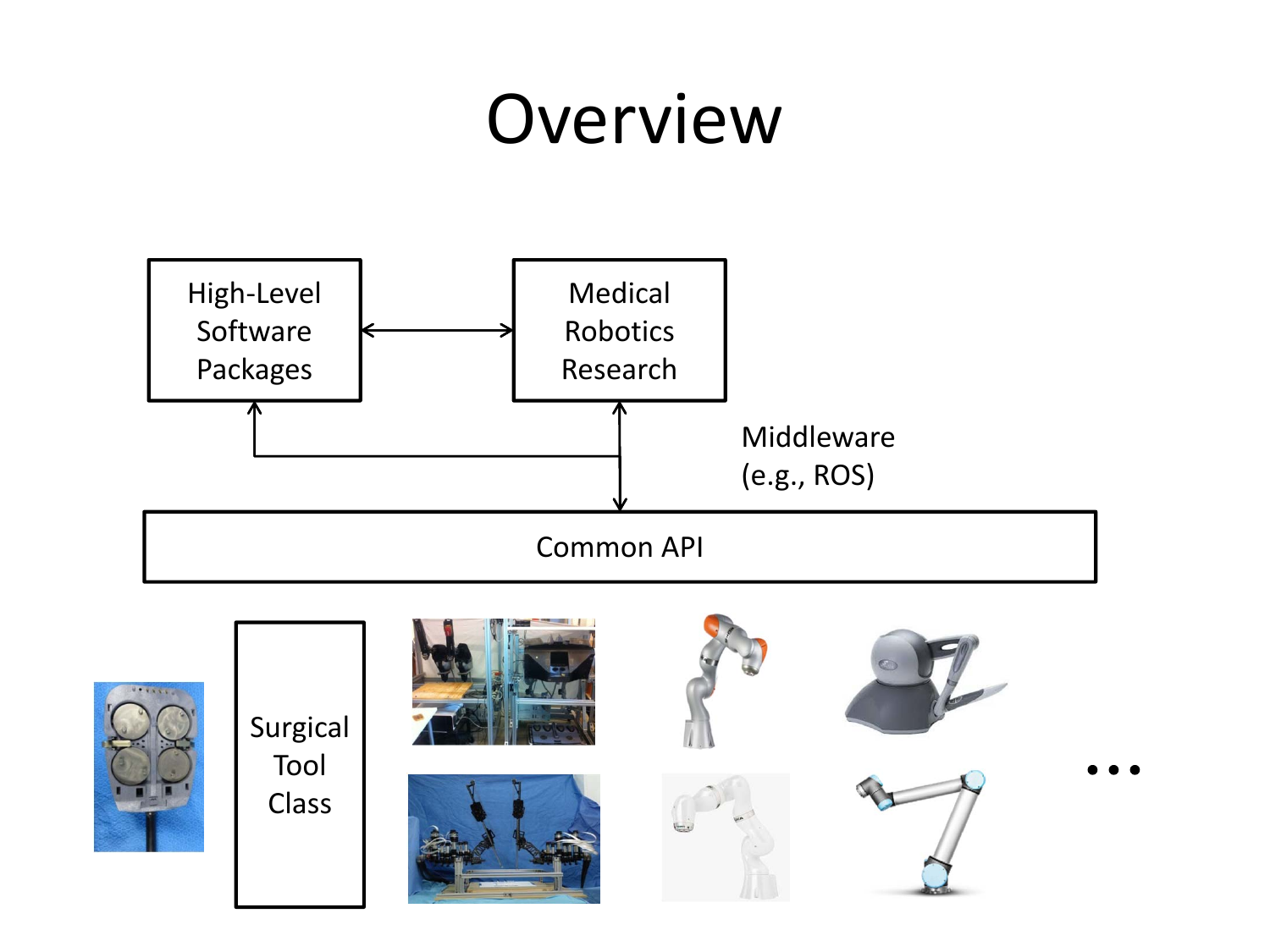## Landscape

- ROS is de facto standard in robotics
	- – $-$  Standard middleware (services, topics)
	- –- Some standard topics/services
	- – $-$  Standard message types, but many variations
	- – Researchers often write "glue" nodes to handle interface mismatches
- Need for further standardization
	- – Canonical Robot Command Language (CRCL): primary focus on industrial robots
	- – Our focus: semi‐autonomous teleoperated and collaborative robots (*Collaborative Robotics Toolkit*)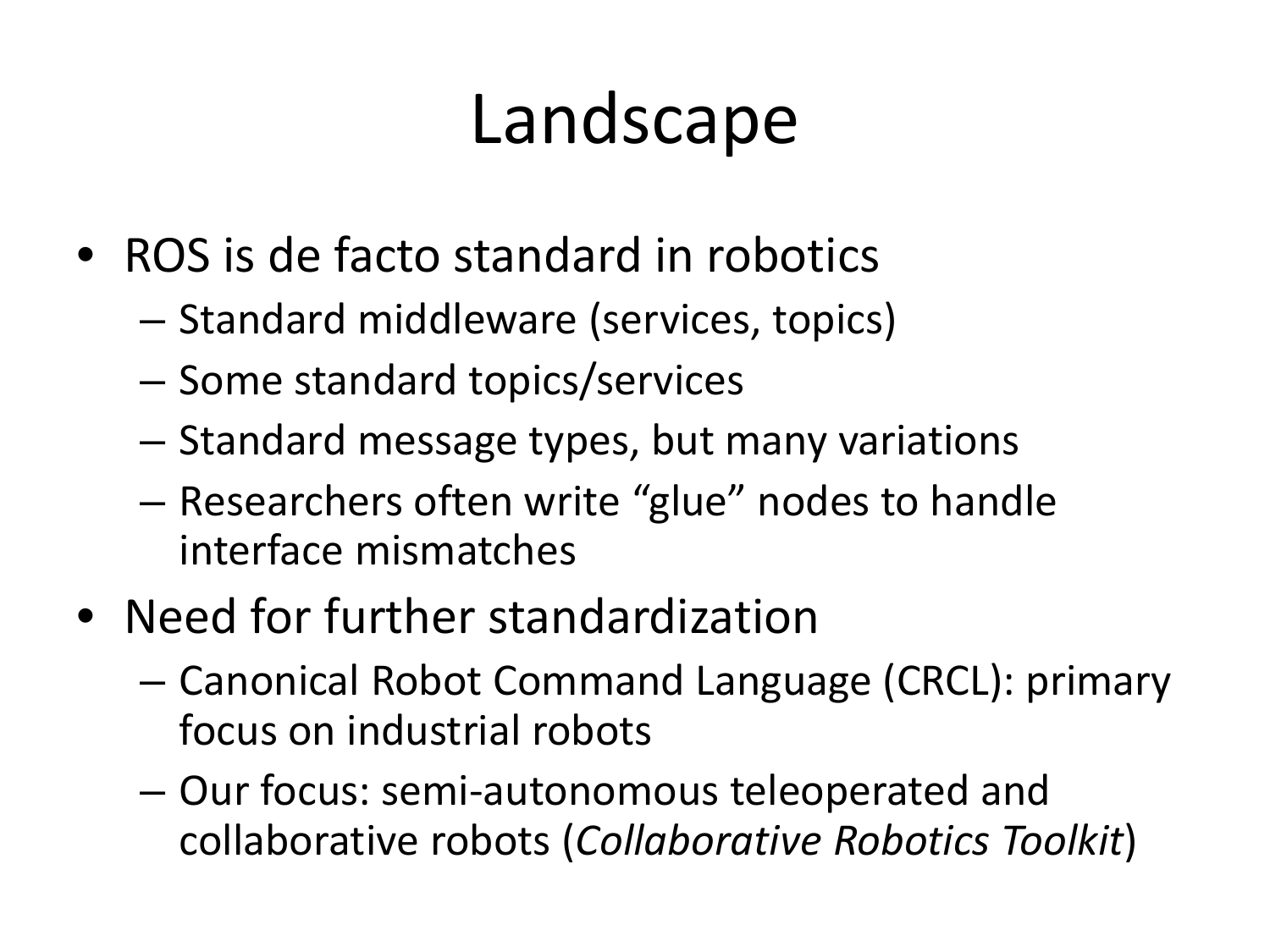## Approach

- Collect use cases
- Develop API that satisfies use cases –GitHub *collaborative‐robotics* organization
- API will be compatible with ROS, but not require ROS
	- Enable use of "real‐time" middleware and cross‐ platform middleware
	- – Define "topic" (publish/subscribe) and "service" (client/server or RPC) names
	- –Define message types (payloads)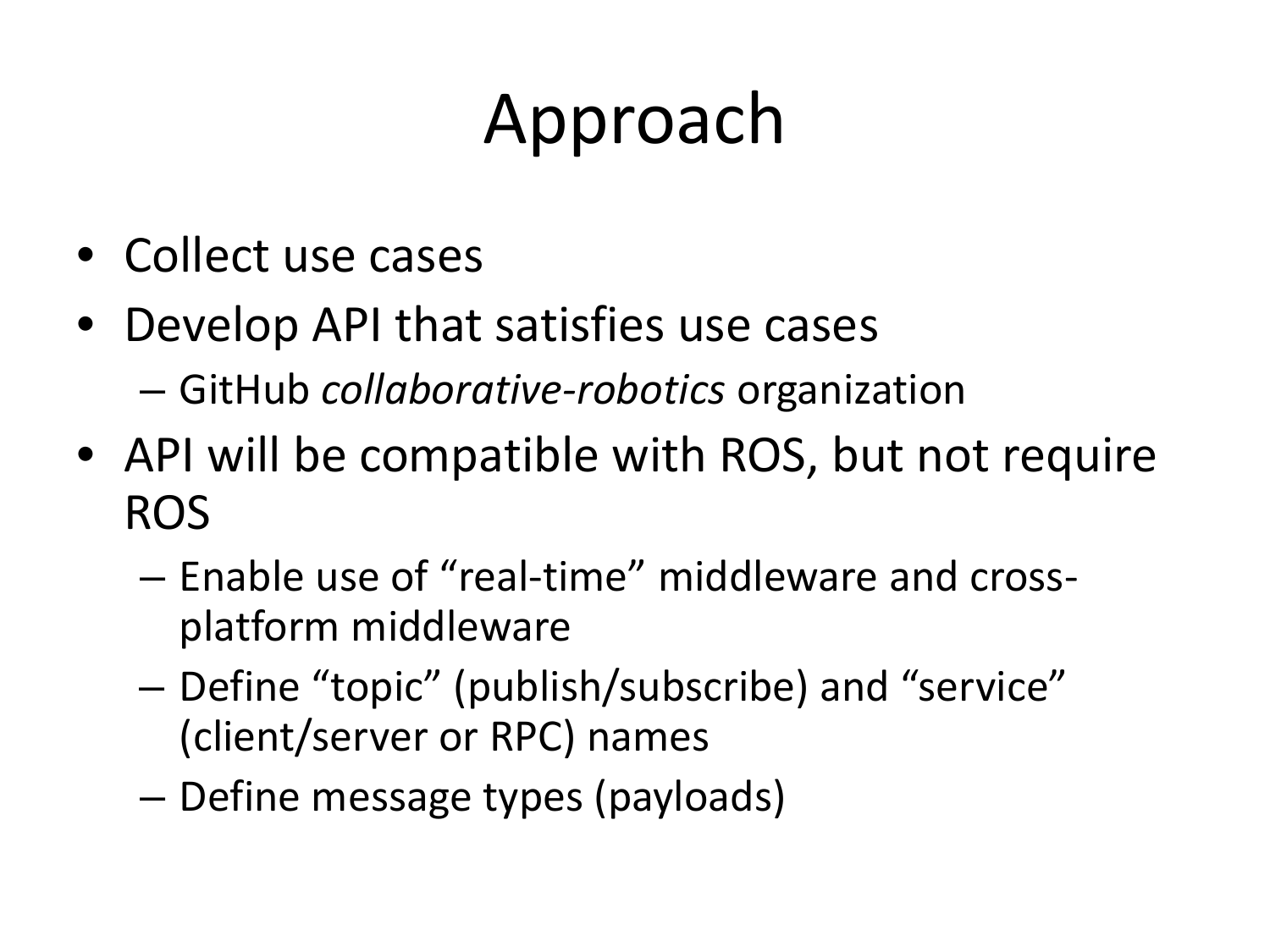#### Use Case 1: Teleoperation

- Diverse master and slave devices
- •Different communication channels (performance)
- •Bilateral teleoperation, force reflection



Cartesian position, velocity, incremental position, effort (robot and tool)





Cartesian state, joint state, generalized forces

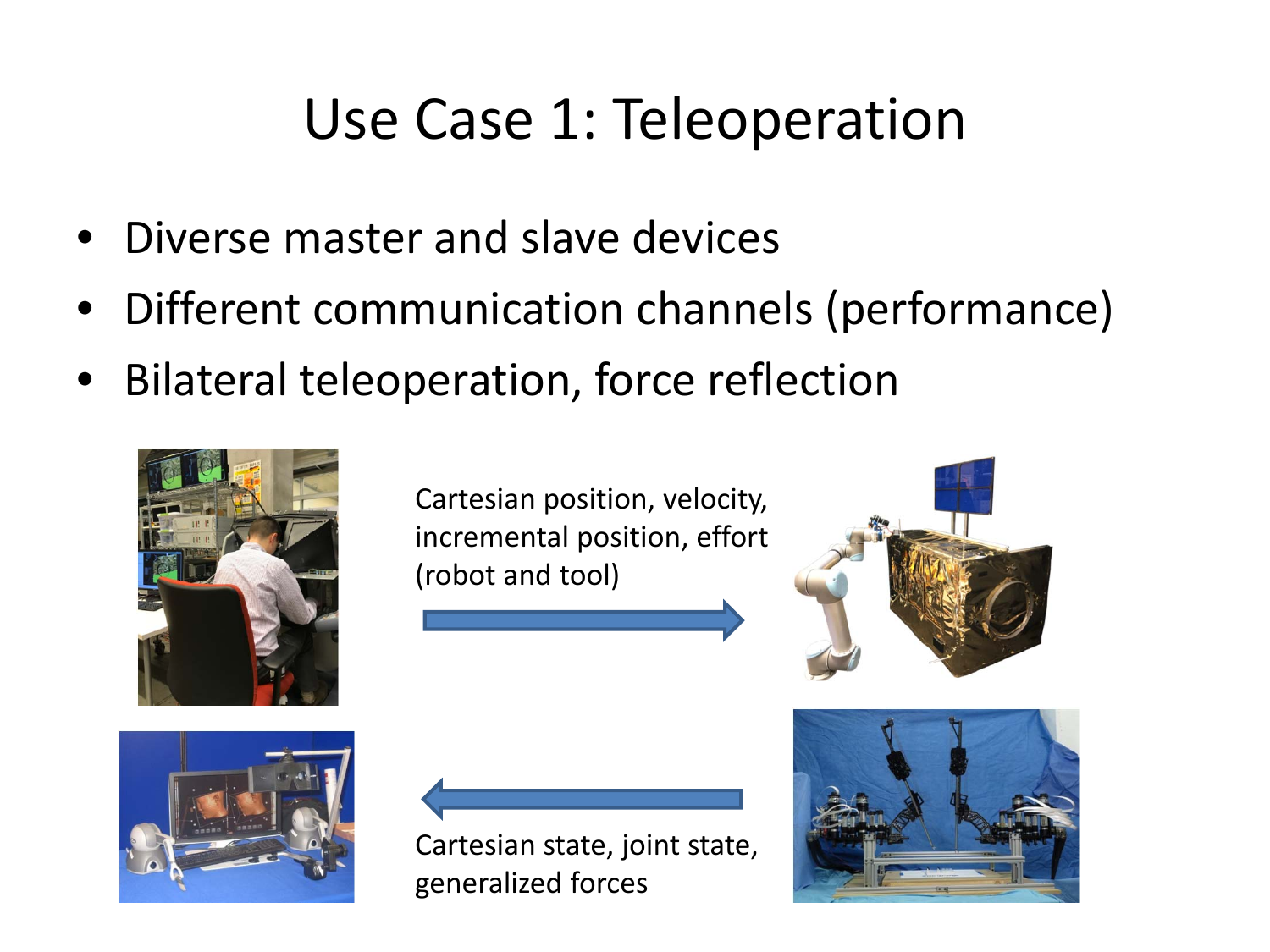#### Use Case 2: Autonomous Motion

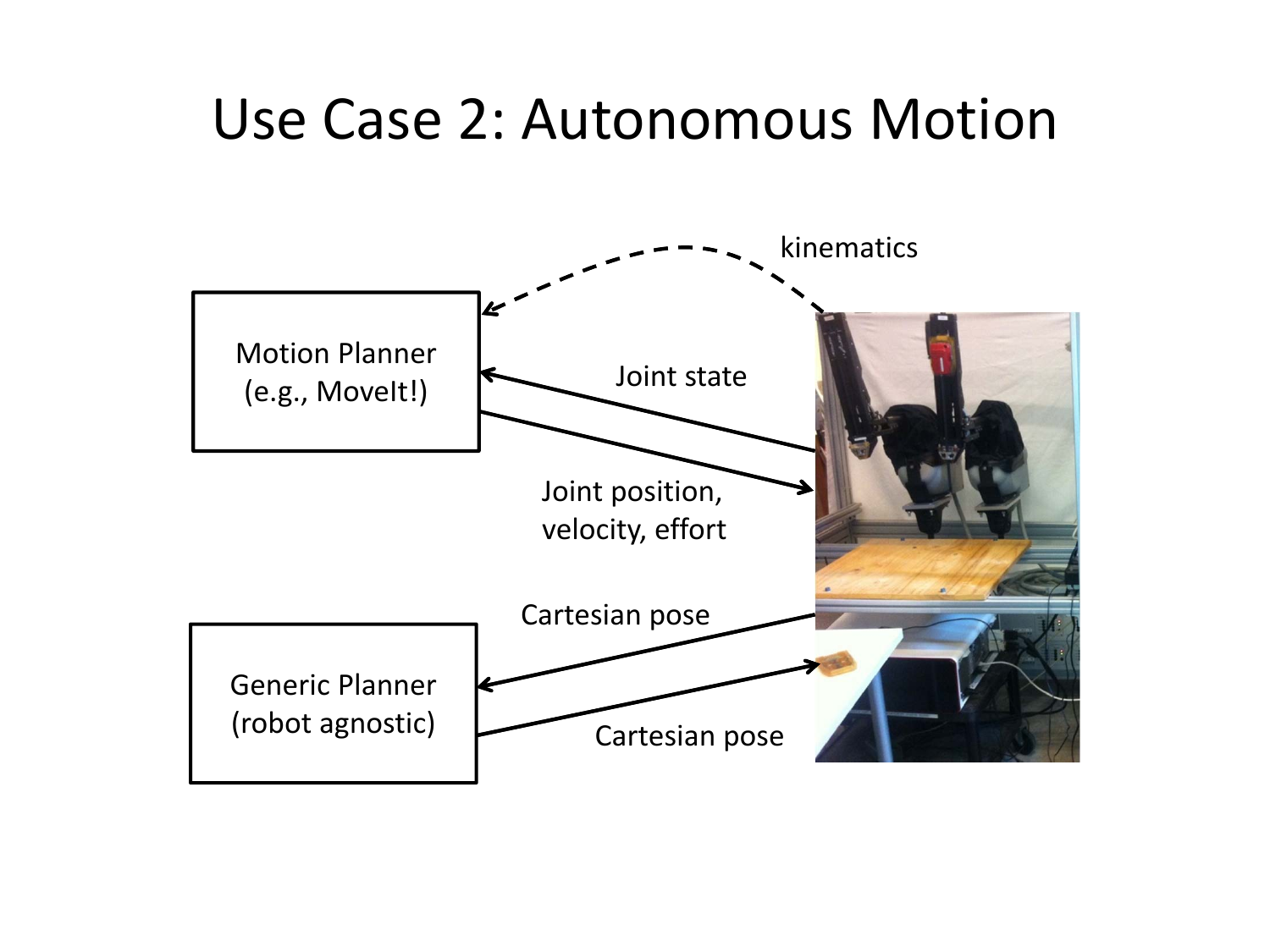### Use Case 3: Custom Kinematics/Control

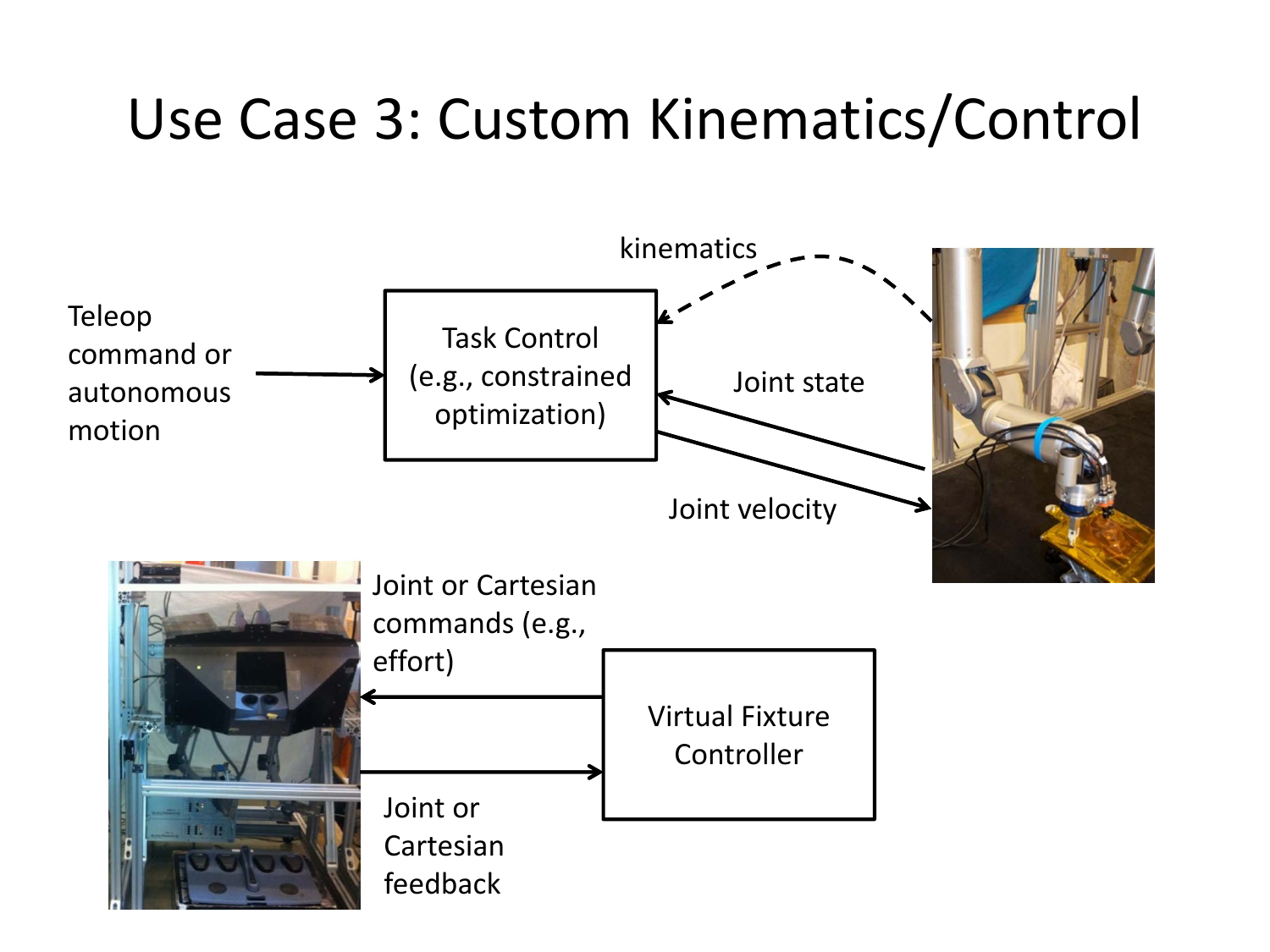### Use Case 4: Cooperative or Compliant Control

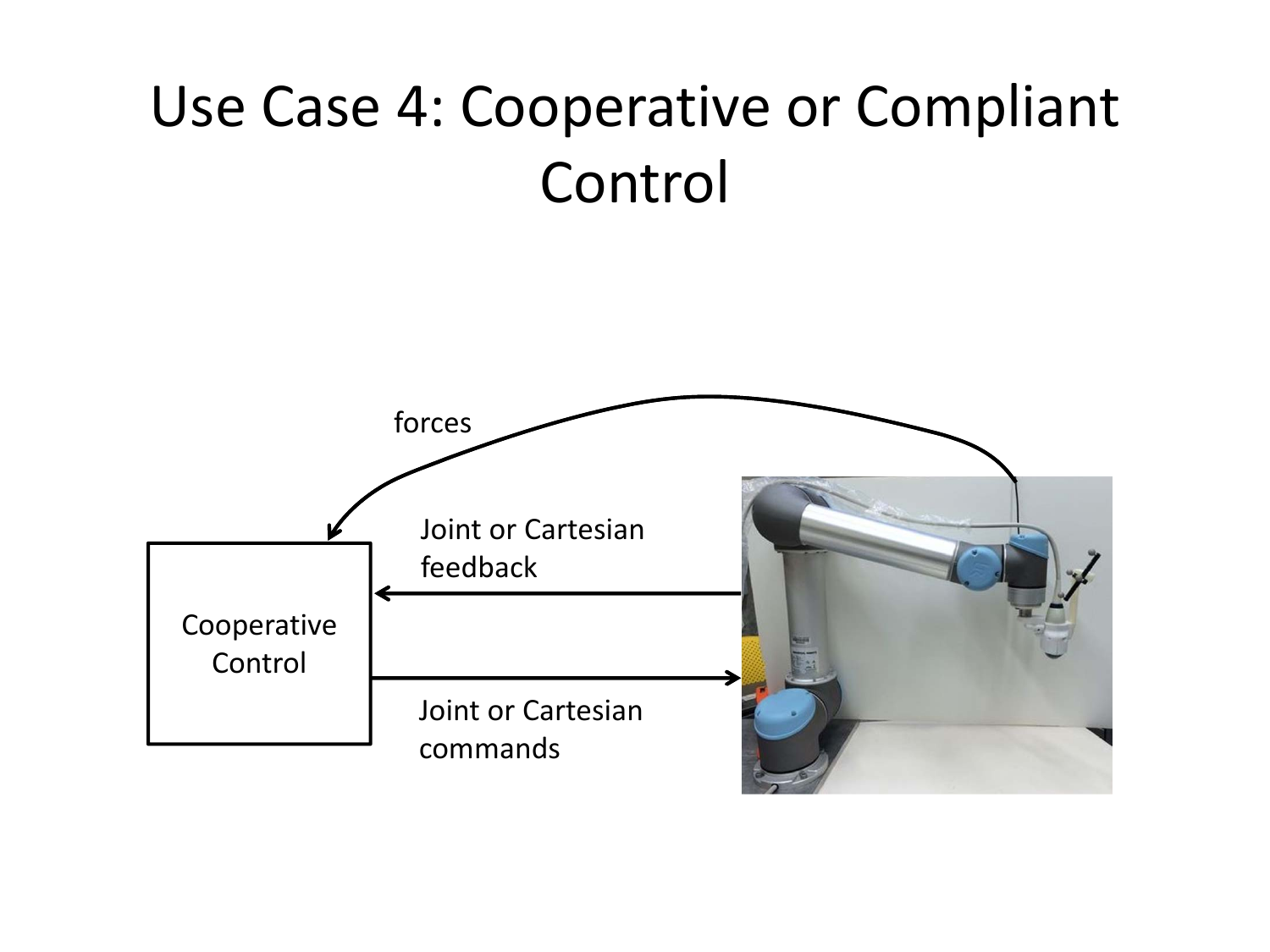#### Use Case 5: Custom Instruments

• Custom instruments for Raven / dVRK – Interface to 4 driving disks





- Powered/sensorized tools/instruments
	- $-$  In addition to 4 driving disks
	- –— Grippers, end-effectors for other robots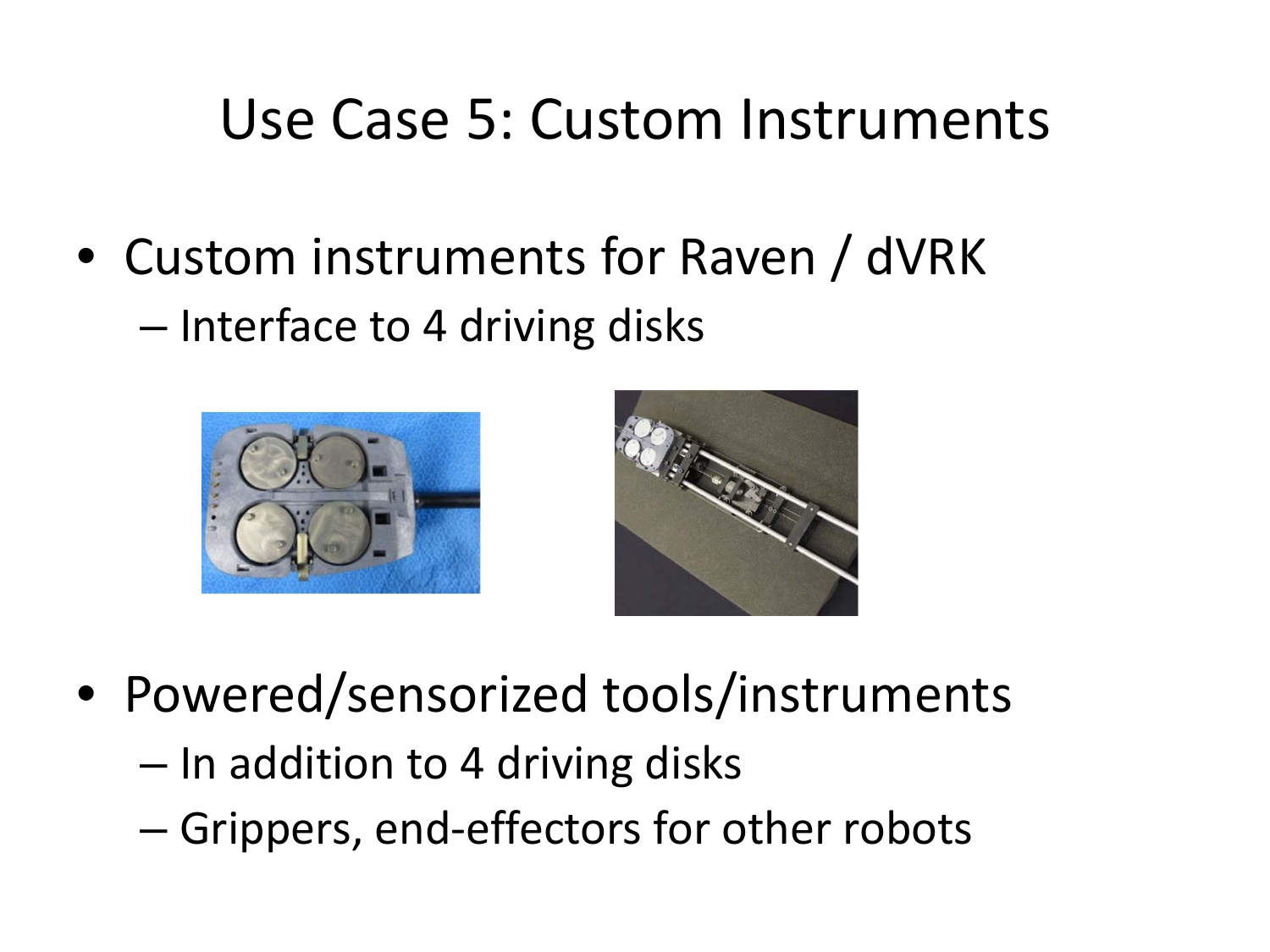# Guiding Principles

- Based on realistic use cases
- As simple as possible (e.g., stream of positions easier than PVT)
- Logical and consistent naming conventions (somewhat like part‐numbering convention)
	- – All robots not required to implement all commands, but should use consistent name
- Short enough to type into interpreter (e.g., Python, Matlab)
- In most cases, support both publish/subscribe (ROS topics) and client/server (ROS services)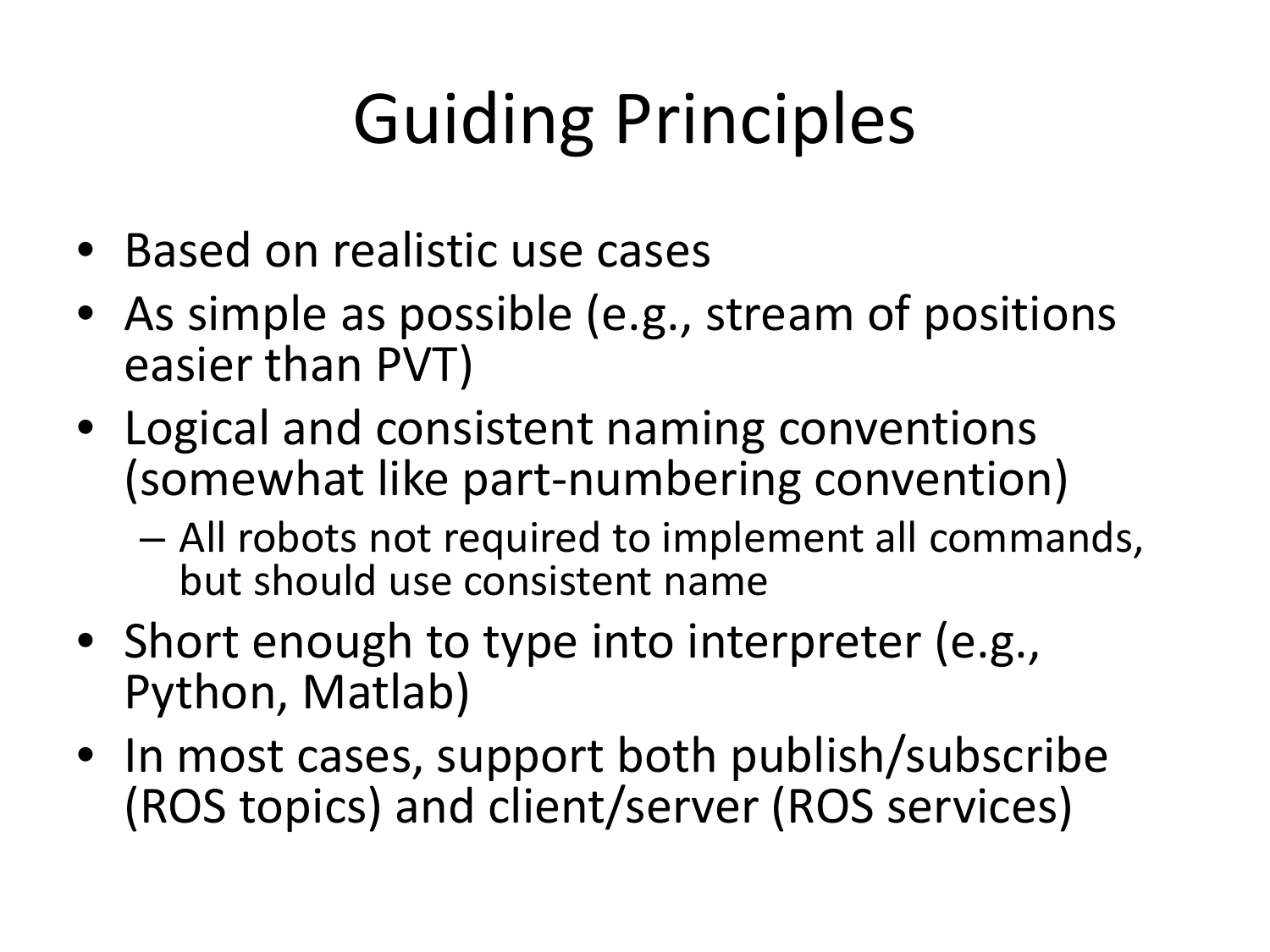## Categories of Commands

- Robot state feedback (Joint/Cartesian position, velocity, effort)
- Robot motion control (Joint/Cartesian motions)
- Robot status feedback and control (e.g., homed, powered on, error)
- Other: configuration, capabilities, …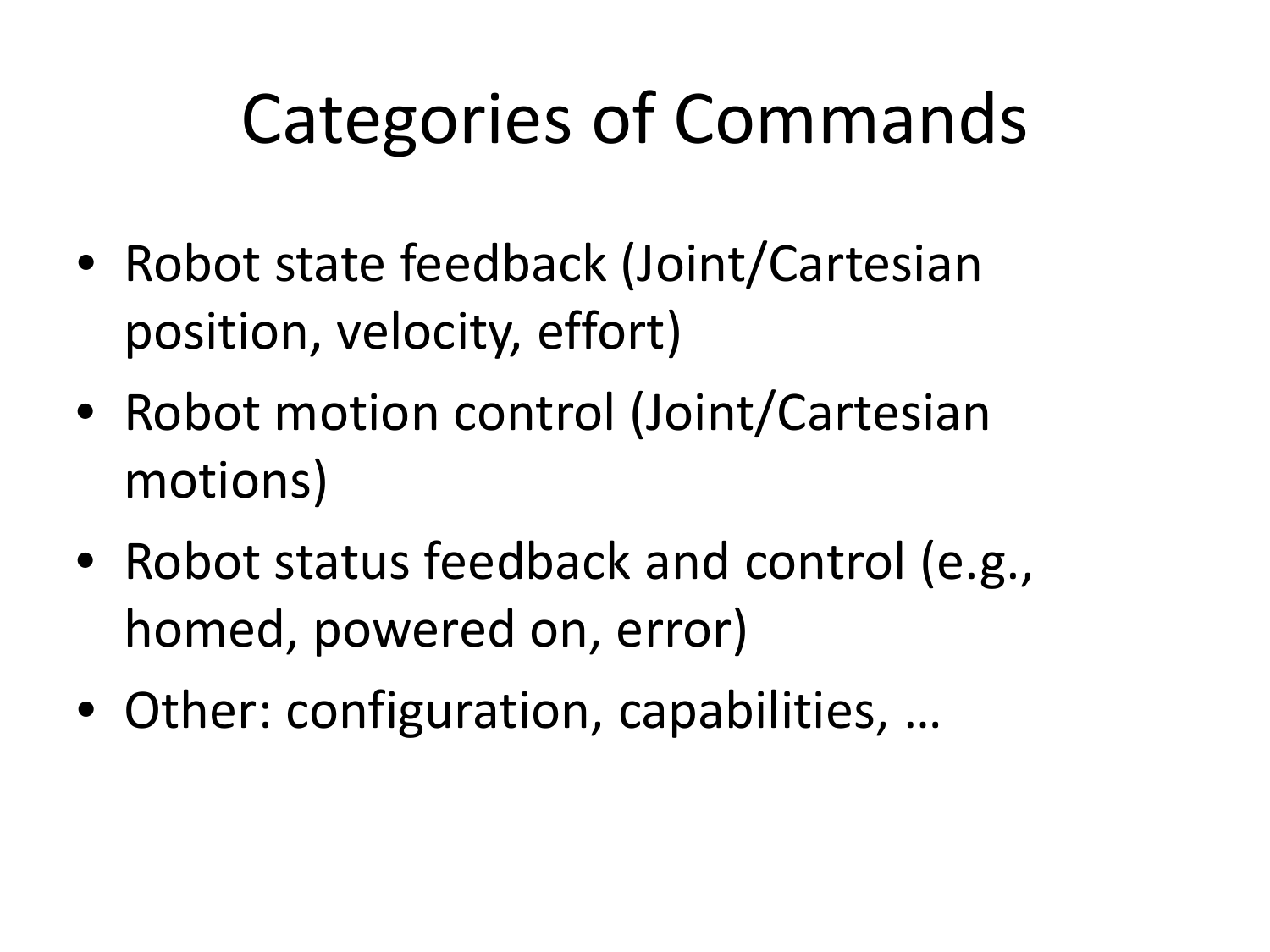### Feedback and Control

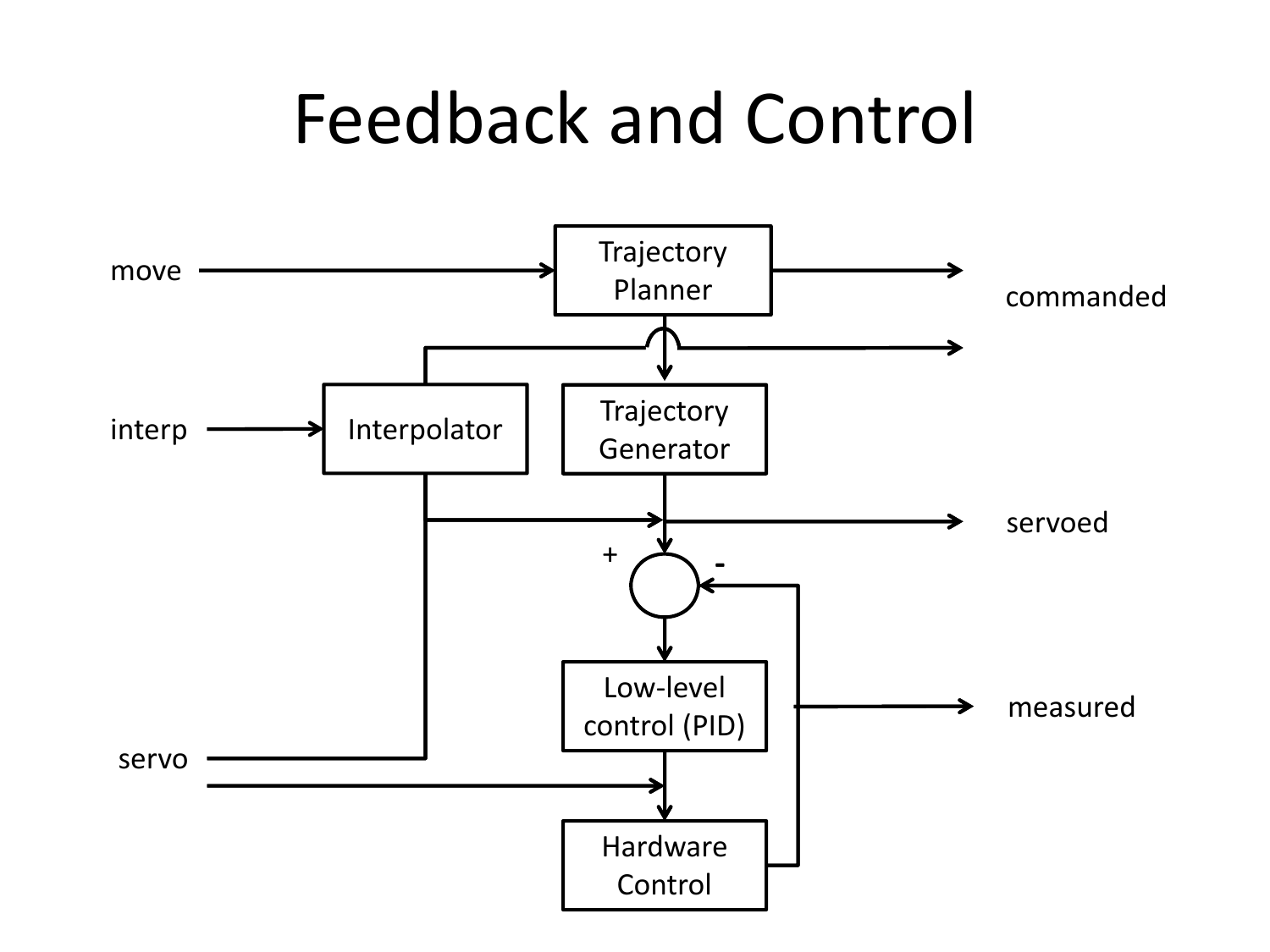## Convention

| <b>Control level</b> | • servo: direct real-time stream (pre-emptive)<br>interp: interpolated stream (pre-emptive)<br>$\bullet$<br>move: plan trajectory to goal (not pre-emptive? queued?)<br>$\bullet$<br>(also need to specify multiple goals)<br>$\bullet$ |
|----------------------|-----------------------------------------------------------------------------------------------------------------------------------------------------------------------------------------------------------------------------------------|
| Feedback             | servoed: current setpoint to low-level control<br>$\bullet$<br>commanded: most recent interp or move goal<br>measured: sensor feedback<br>$\bullet$<br>measuredN: redundant sensor feedback $(N=2, 3, )$<br>$\bullet$                   |
| <b>Space</b>         | • $\mathsf{i}:$ joint<br>• c: Cartesian                                                                                                                                                                                                 |
| <b>Type</b>          | p: position<br>i: incremental position<br>$\bullet$<br>v: velocity; (t: twist)<br>f: generalized force (e: effort, w: wrench)<br>s: state (position, velocity, effort) feedback                                                         |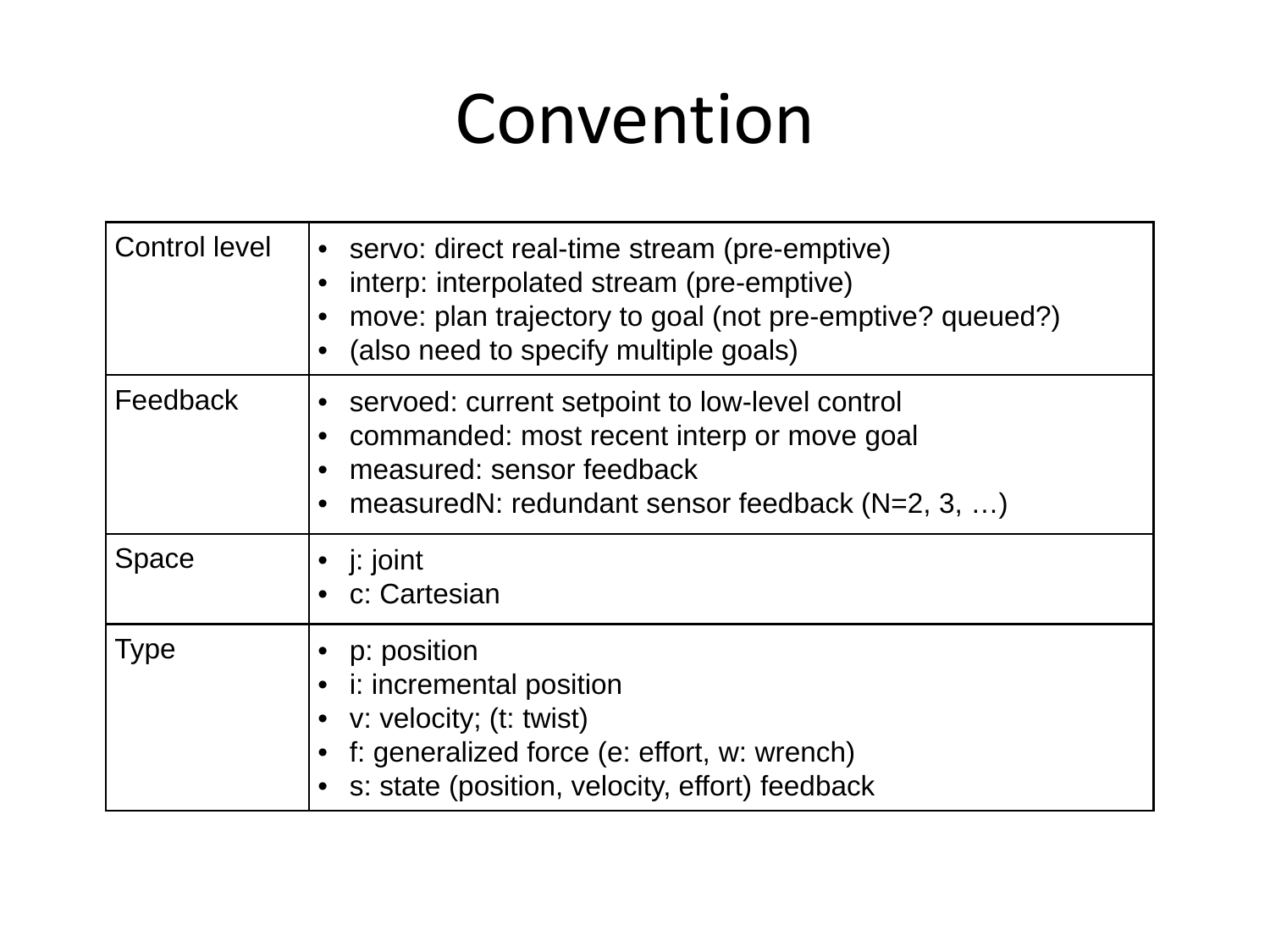## Examples

- •move jp: Plan trajectory and move to joint position
- servo\_jv: Real‐time update of joint velocity
- interp\_ci: Interpolated increment from Cartesian position
- servo jf: Real-time update of joint force (torque)
- • measured\_js: measured position, velocity, force
	- ROS JointState payload
- •measured cp: measured Cartesian pose (position)
	- ROS PoseStamped payload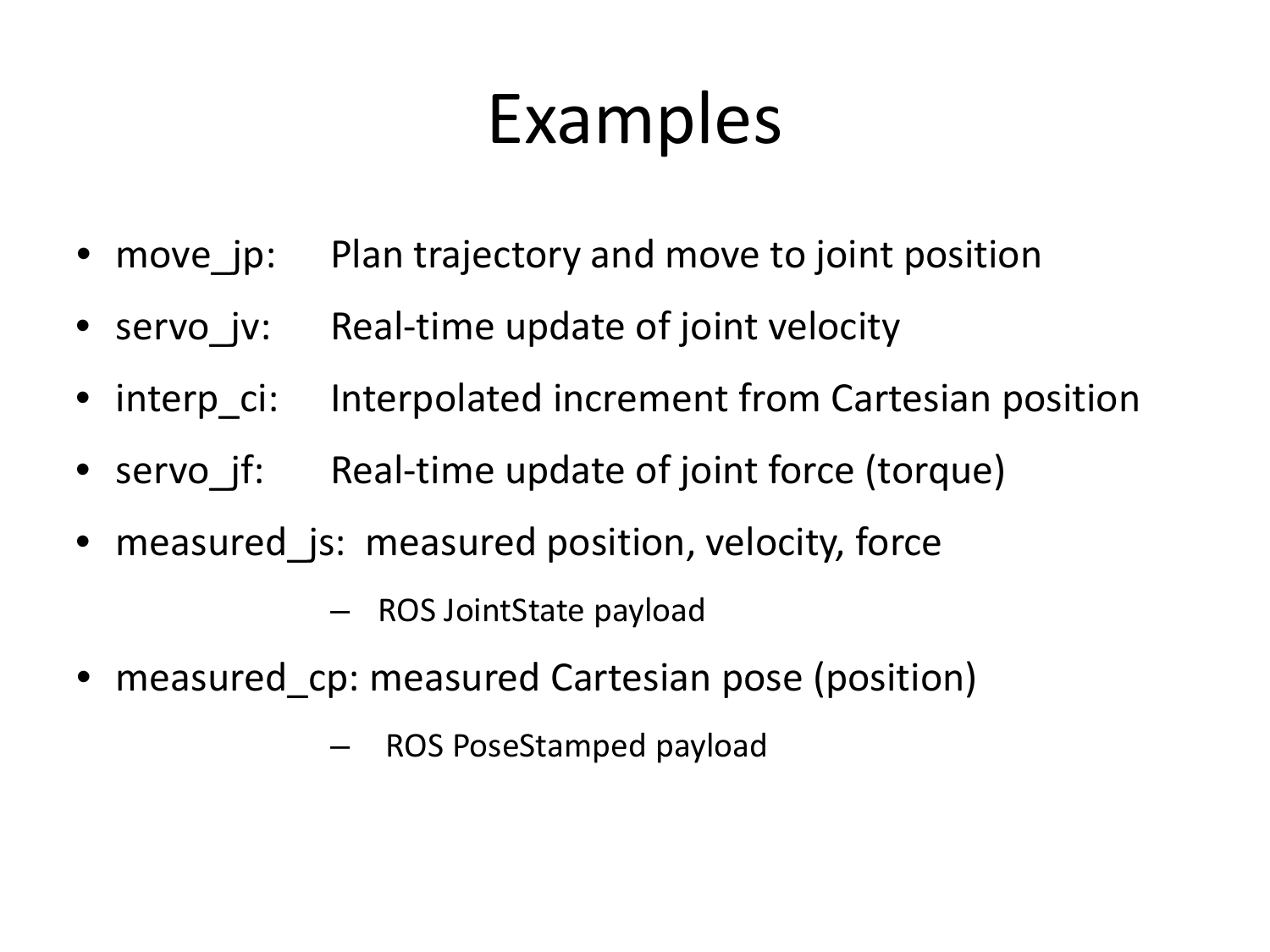## Robot Status

- Not attempting to standardize robot state machine (too much variability)
- Instead, standard commands to change/query status (modes)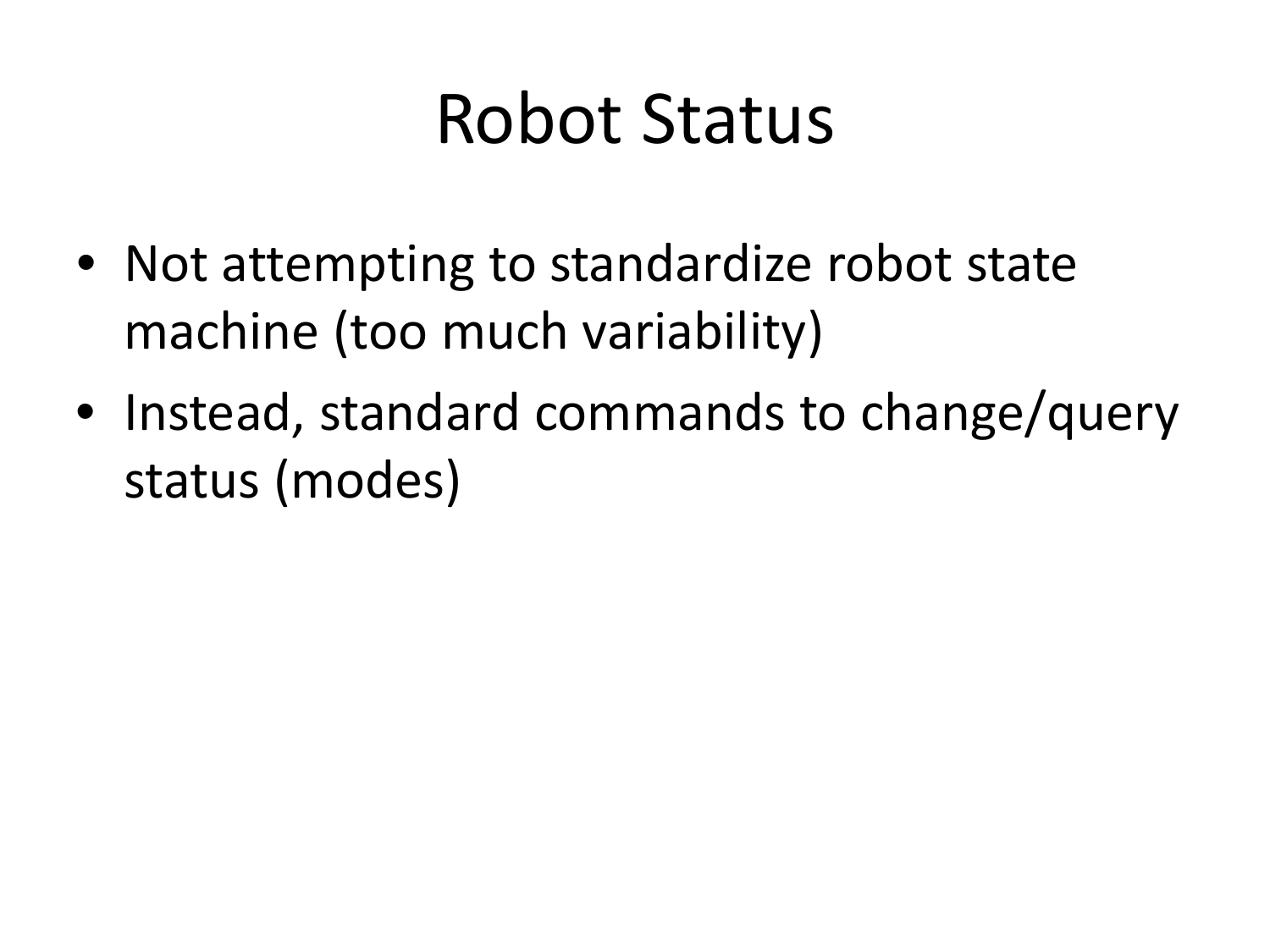### Typical Robot Controller State Machine

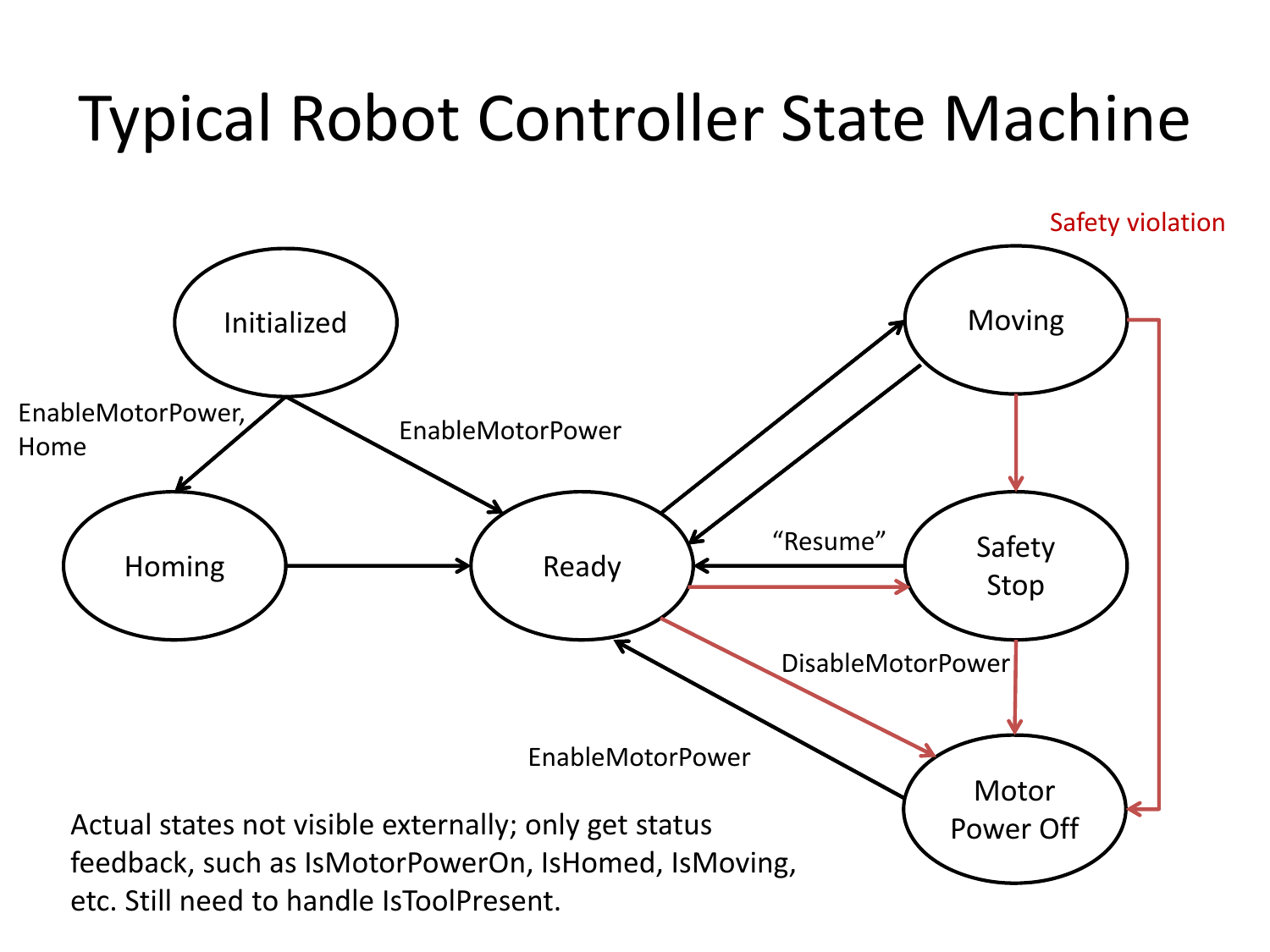## Robot Status Feedback

- Possible status values:
	- – $-$  IsMotorPowerOn, IsToolPresent, IsHomed, IsReadyForMotion, IsMotionActive, IsProtectiveStop, …
- Can use 1 character (byte) to represent status; e.g., use the ASCII codes for '1', '0', and '?'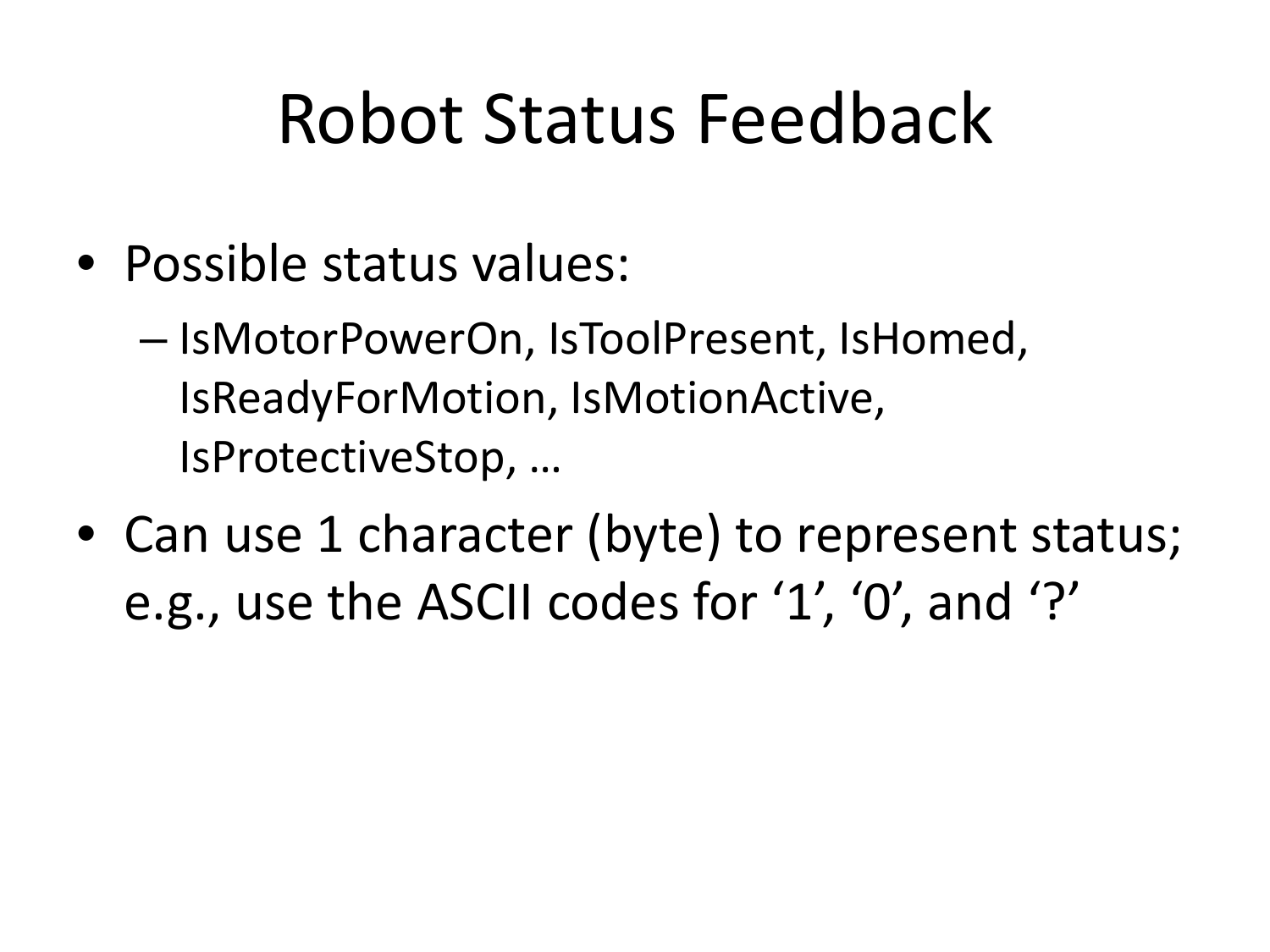## Looking for Contributions and Feedback